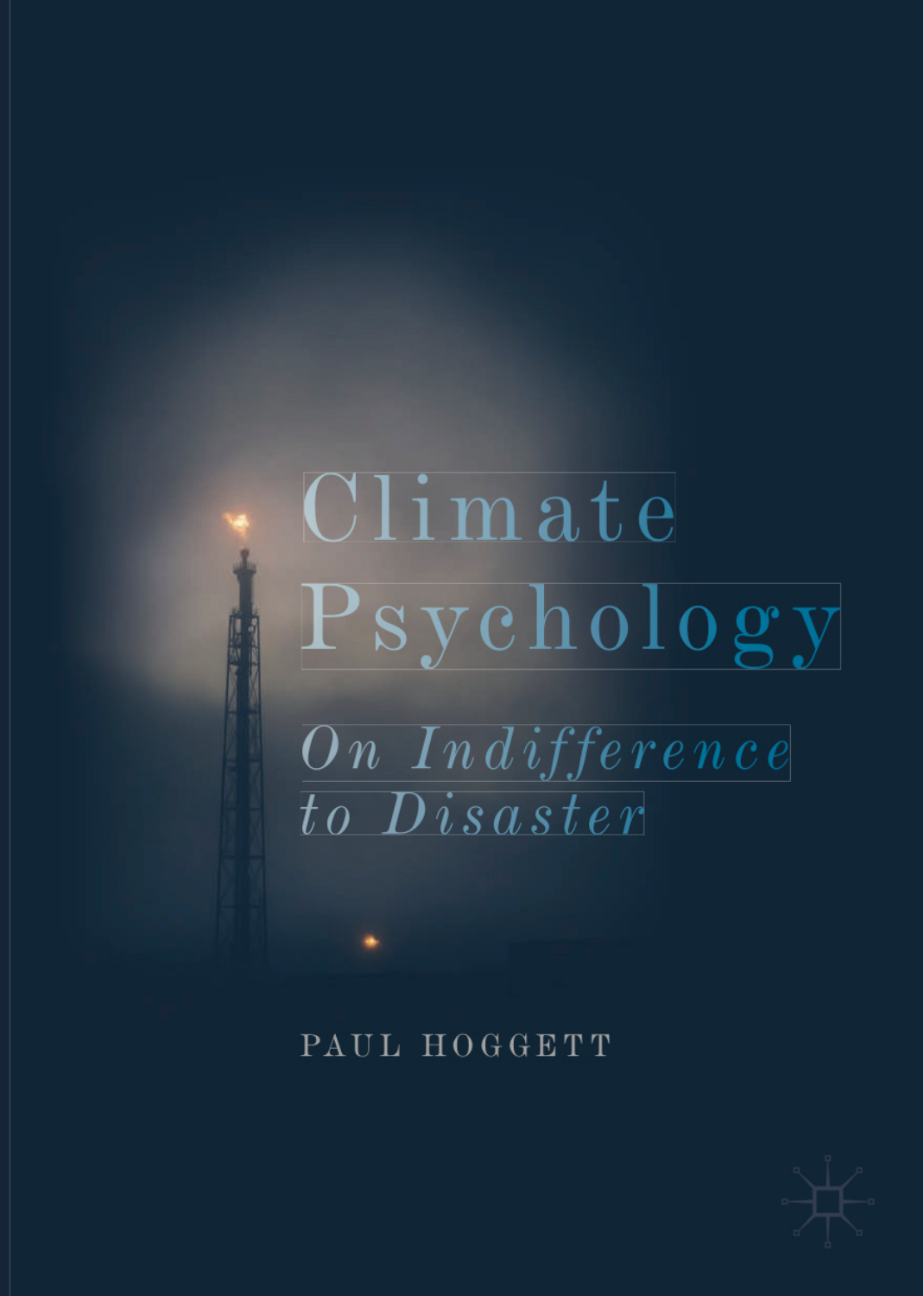Andrews, N. (2019). An integrative methodology for investigating lived experience and the psychosocial factors influencing environmental cognition and behaviour. In: P. Hoggett (Ed.) *Climate Psychology: On Indifference to Disaster*. Palgrave Macmillan. pp.61-84. DOI: 10.1007/978-3-030- 11741-2\_4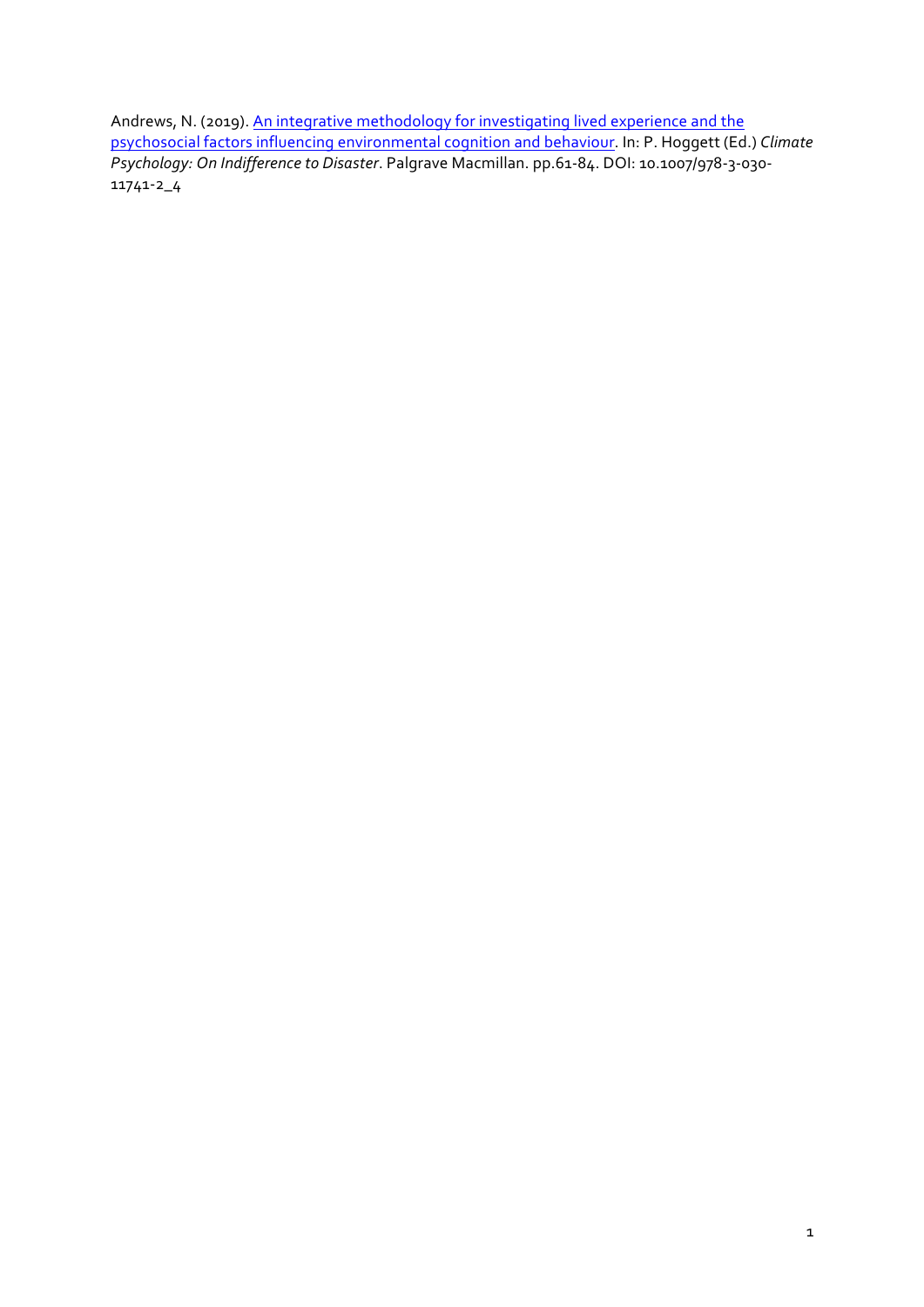An integrative methodology for investigating lived experience and the psychosocial factors **influencing environmental cognition and behaviour**

Dr Nadine Andrews Visiting Researcher, The Pentland Centre for Sustainability in Business Lancaster University

#### **ABSTRACT**

This chapter describes a methodology for investigating lived experience, and explains the underlying philosophy and procedures for generating, analysing and interpreting data. This methodology was used to research psychosocial factors affecting enactment of pro-environmental values by sustainability managers. The study situated the research subjects in the dynamics of their work settings and the socio-cultural context in which they and their organisations are embedded. The methodology is transdisciplinary, integrating Interpretative Phenomenological Analysis with frame and metaphor analysis, and draws upon systems thinking concepts as well as theories of psychological threat and coping, needs, emotion and embodied cognition. The methodology enabled the identification and modelling of multiple cross-level factors. An example of analytic commentary is included, demonstrating the nuanced in-depth insights that can be generated with this approach.

#### **INTRODUCTION**

 

A great deal of research and policy attention has been devoted to changing the behaviour of individuals in order to advance climate change mitigation and protection of species and habitats. However, I am interested not in behaviour change or even behaviour itself, but its underlying drivers specifically the psychosocial factors influencing individuals who are already highly motivated to behave in pro-environmental ways but don't – or at least not all the time or in all aspects of their lives. For if people with strong pro-environmental values do not enact these values consistently, what hope for changing the behaviours of people with weak commitment to these values? In this chapter I describe the approach I took to research this area, the so-called values-action gap, focussing on a study that enquired into the lived experience of individuals working to influence and improve environmental decision-making in their organisations.

Various factors have been proposed to explain incongruence between values and behaviour but the models produced are fairly limited. This is because the studies tend to be decontextualized and deal with different factors<sup>1</sup> in an isolated rather than integrated way (Clayton et al 2016; Lülfs & Hahn 2014). Many studies rely on theories such as the Theory of Planned Behaviour that are ill equipped to engage with the complexity of lived experience, particularly the non-rational, unconscious and context-specific dimensions (Kollmuss & Agyeman 2002). Rather than avoid complexity, my methodology was designed to embrace it. Situating the research participants in the context of their work settings and the dominant cultural worldview of the society in which they and their organisations are embedded, I investigated psychosocial factors influencing their cognition and actions, drawing on concepts and ideas from various fields including systems thinking, social and ecopsychology, cognitive and ecolinguistics, environmental philosophy and organisational studies. This transdisciplinary methodology enabled me to identify and model the dynamics of multiple cross-level factors and produce nuanced in-depth findings. This would not have been possible with a

 $1$  Factors are typically called 'determinants' in this literature, illustrating a linear causal mode of thinking about relationships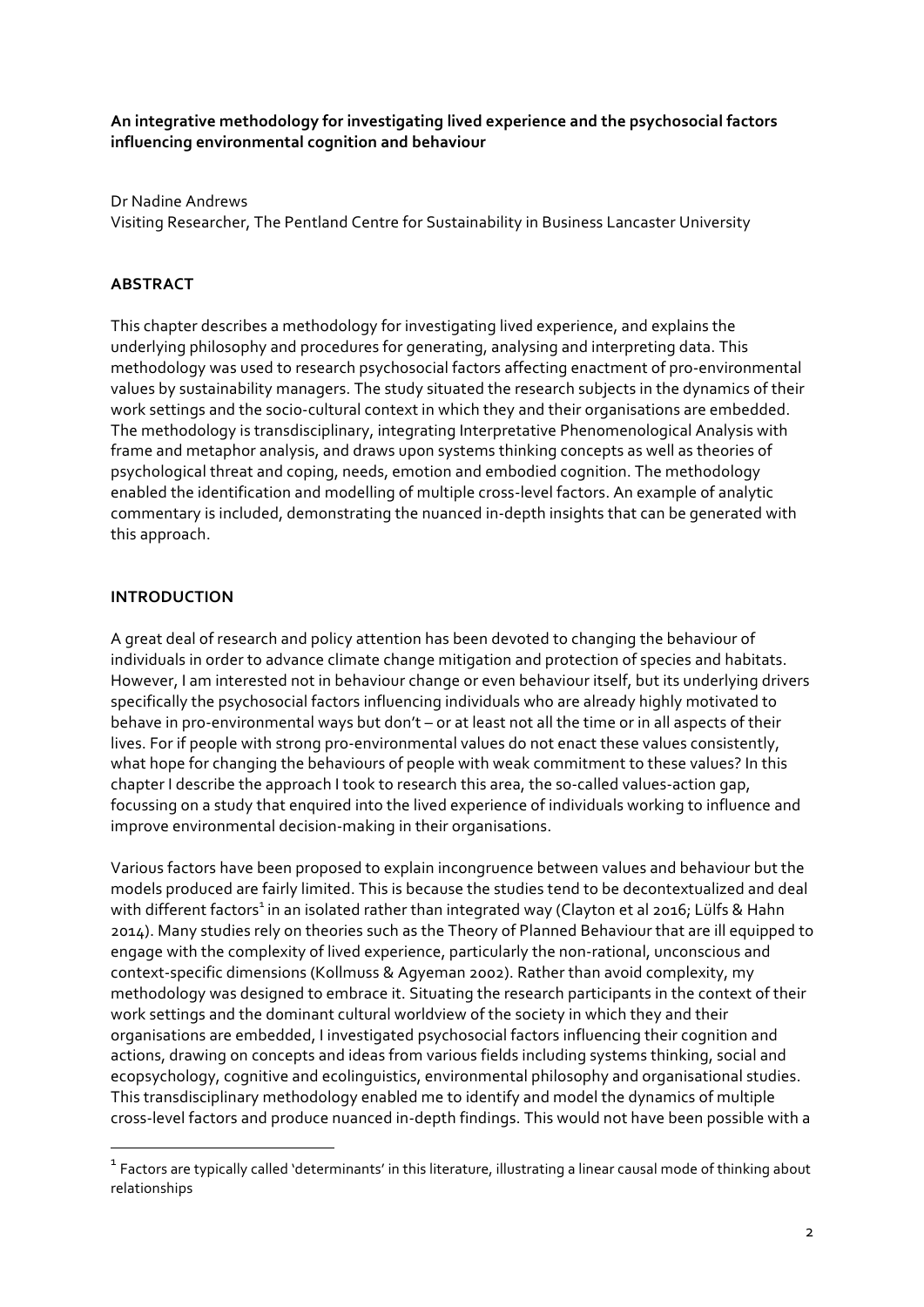typical survey-based approach (see Andrews 2017a, b). The factors I identified all relate directly or indirectly to psychological threat coping strategies:

- Sources of tension and threat
- Coping strategies used to negotiate these tensions
- Outcomes of coping strategies (ecologically adaptive or maladaptive implications)
- Various factors influencing the efficacy of coping strategies
- Contextual factors (organisational and socio-cultural) influencing one or other of these aspects

Following an explanation of the philosophical approach underpinning the study, I describe the procedure I adopted to generate, analyse and interpret data. I then provide a worked example of how findings from this process can be written up, generating insights into the phenomenon under study. Finally I reflect on the implications of the findings for climate and environmental action. Together, these aspects offer a rich and detailed account of the methodology and demonstrate its value as an approach for engaging with the complexity of lived experience and investigating underlying drivers of environmental behaviour.

# **PHILOSOPHICAL APPROACH**

The methodology I designed proceeds from four main premises and assumptions relating to: embodied and situated experience, unconscious processes, language as a window into conceptual systems, and my own ecological philosophy.

First, the methodology rejects the dichotomy that is often made between objectivism and subjectivism, and between our outer and inner worlds. To form this understanding I brought together three epistemological approaches: Interpretative Phenomenological Analysis, psychosocial studies, and the 'embodied realism' of cognitive linguistics.

Interpretative Phenomenological Analysis (IPA) is concerned with gaining insight into how someone experiences and makes sense of a given phenomenon in a particular context through intersubjective inquiry and analysis. IPA recognises that we cannot remove our conceptual systems from our observations of the world to find out how things 'really are' in an objective sense (Larkin, Watts & Clifton 2006). IPA sees individuals as essentially embedded, intertwined and immersed in the world of objects and relationships, language and culture, projects and concerns (Larkin, Watts & Clifton 2006; Smith, Flowers & Larkin 2009). Experience is a lived process, an "unfurling of perspectives and meanings, which are unique to the person's embodied and situated relationship to the world" (Smith, Flowers & Larkin 2009, p.21). In IPA research, there is therefore commitment to situating personal meaning in socio-cultural contexts (Eatough & Smith 2010). More than that, it is considered a criterion for assessing quality and validity (Smith, Flowers & Larkin 2009).

This epistemological position is compatible with the epistemology of embodied realism proposed by cognitive linguists and philosophers Lakoff and Johnson. Truth, they propose, is always relative to a conceptual system, grounded in and continually tested by our ongoing embodied experiences of interacting with the world (Johnson & Lakoff 2002; Lakoff & Johnson 1999). For example, "a clearing is not an inherent property of that place in the woods where the trees are less dense but a property that we project onto it relative to the way we function with respect to it" (Lakoff & Johnson 1980, p.158). According to Johnson (1987), one of the pervasive features of human experience is the experience of physical containment, which I discuss later in the example of analytic commentary.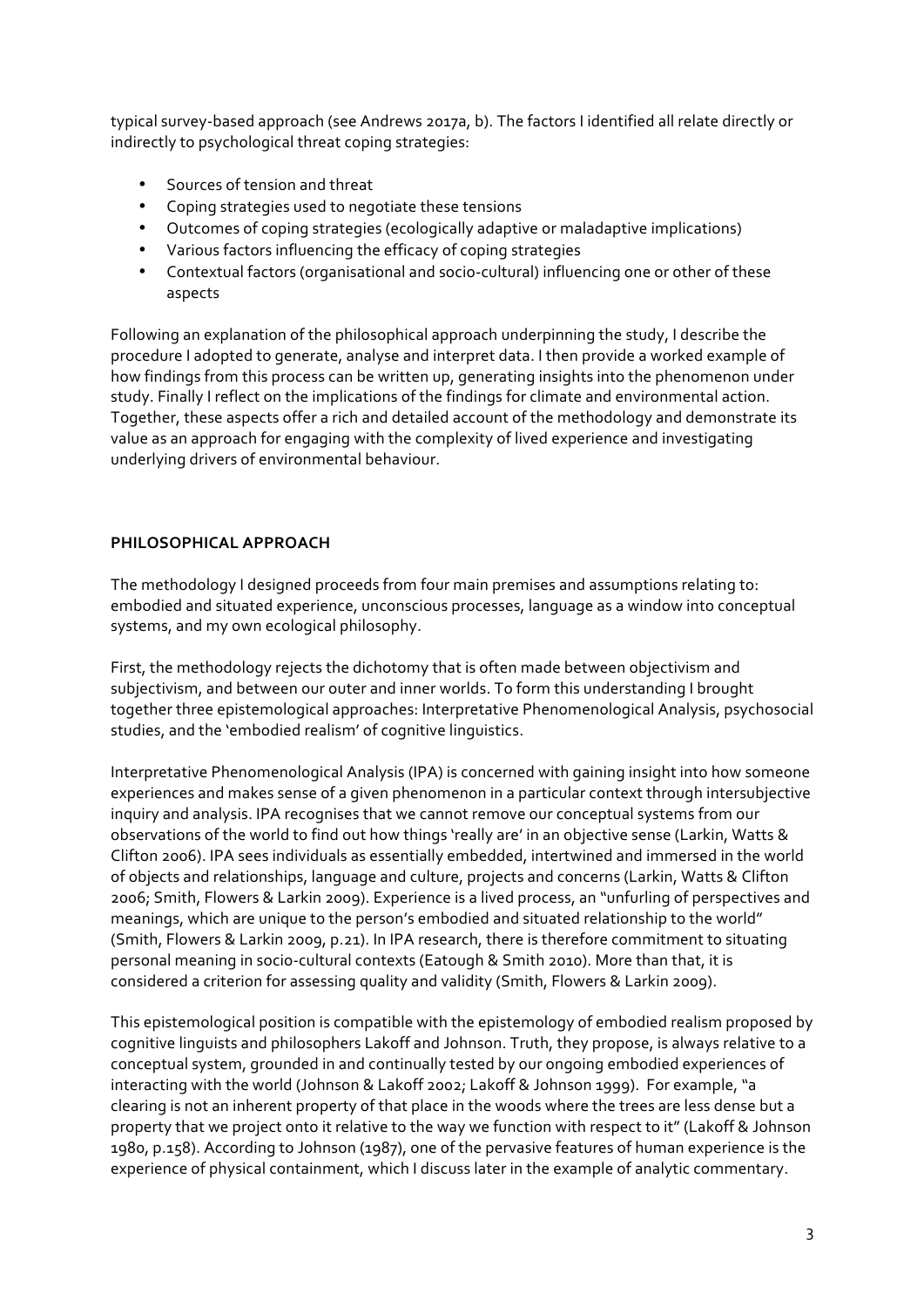The situated aspect of experience is fundamental to the perspective of psychosocial studies, which holds that for the individual, the psychological and the social are always intertwined and cannot be meaningfully separated (Woodward 2015). Indeed, "the social unconscious operates according to principles that are similar to those of the individual unconscious" (Woodward 2015, p. 142). A focus on the unconscious is a central feature of psychosocial studies (Clarke & Hoggett 2009).

IPA, cognitive linguistics and psychosocial studies all recognise human experience as embodied and situated, involving fundamental entanglements of psychological processes and social contextual forces. In both cognitive science and phenomenology, the physical body is regarded as integral to perception and understanding experience: it is not just as a biological object but a lived experiential structure (Lakoff & Johnson 1980; Varela, Thompson & Rosch 1993). This understanding about how humans create meaning forms the foundation upon which my analysis and interpretation is built. In my study, the research subjects are situated in their work settings ('person-in-organisation') and in the macro context of the dominant cultural worldview of the Western industrialised societies in which they, and their organisations, are embedded ('person-in-society'). The meaning they make emerges out of their ongoing embodied interactions with their work colleagues, organisation and society. 

The second feature of the philosophical framework is the premise that the mind has conceptual systems that structure perception, understanding and behaviour, that this occurs in mostly unconscious processes, and that people may not therefore be consciously aware of all the processes involved in their behaviour and experience (Lakoff & Johnson 1980; Willig & Stainton-Rogers 2010). This is why descriptive analyses of self-report surveys have limited explanatory power. IPA permits the researcher to develop an alternative narrative of the research subject's experience, informed by extant theory. I drew upon self-determination theory (SDT; Deci & Ryan 2000), particularly constructs of basic psychological needs, intrinsic and extrinsic goals, controlled and autonomous motivation, and vitality - the energy available to the self for action. These were themes that emerged as I analysed the data, and I found SDT useful in explaining these results. In the example of a narrative I provide later, I discuss the findings in relation to competency, autonomy and relatedness needs. Competency refers to feeling competent and effective, engaging in optimal challenges, and having an effect in the world as well as attaining valued outcomes within it. Autonomy refers to the desire to self-organise experience and behaviour, and for activity to be in accord with one's integrated sense of self and intrinsic choices. Relatedness involves seeking attachments and experiencing feelings of security, belongingness and intimacy with others. SDT proposes that these needs are drivers of behaviour and require satisfying for psychological wellbeing (Deci & Ryan 2000). 

The third main premise of the methodology is that our conceptual systems are fundamentally metaphorical in nature, and that these metaphors are expressed in language. Metaphor use is therefore not arbitrary – rather, by a person's use of particular terms, something can be inferred about how they consciously or unconsciously conceptualise their world (Deignan 2005; Lakoff & Johnson 1980). Language both reflects and shapes the way we think, influencing how we act and relate to the world. We are continually being primed to conceptualise the world in particular ways by the dominant discourse of our social contexts, and it is this feature that makes language psychosocial (Andrews 2018). In my study I analysed the participants' accounts for frames and metaphors. This is a form of micro-discourse analysis, which means coding the text line-by-line, often word-by-word. Integrating IPA with frame and metaphor analysis enabled me to explore below the surface of the research subjects' conscious awareness.

The final element I wish to make explicit is my own ecological philosophy, which informs how I analyse and interpret data and draw conclusions about the implications of the findings for climate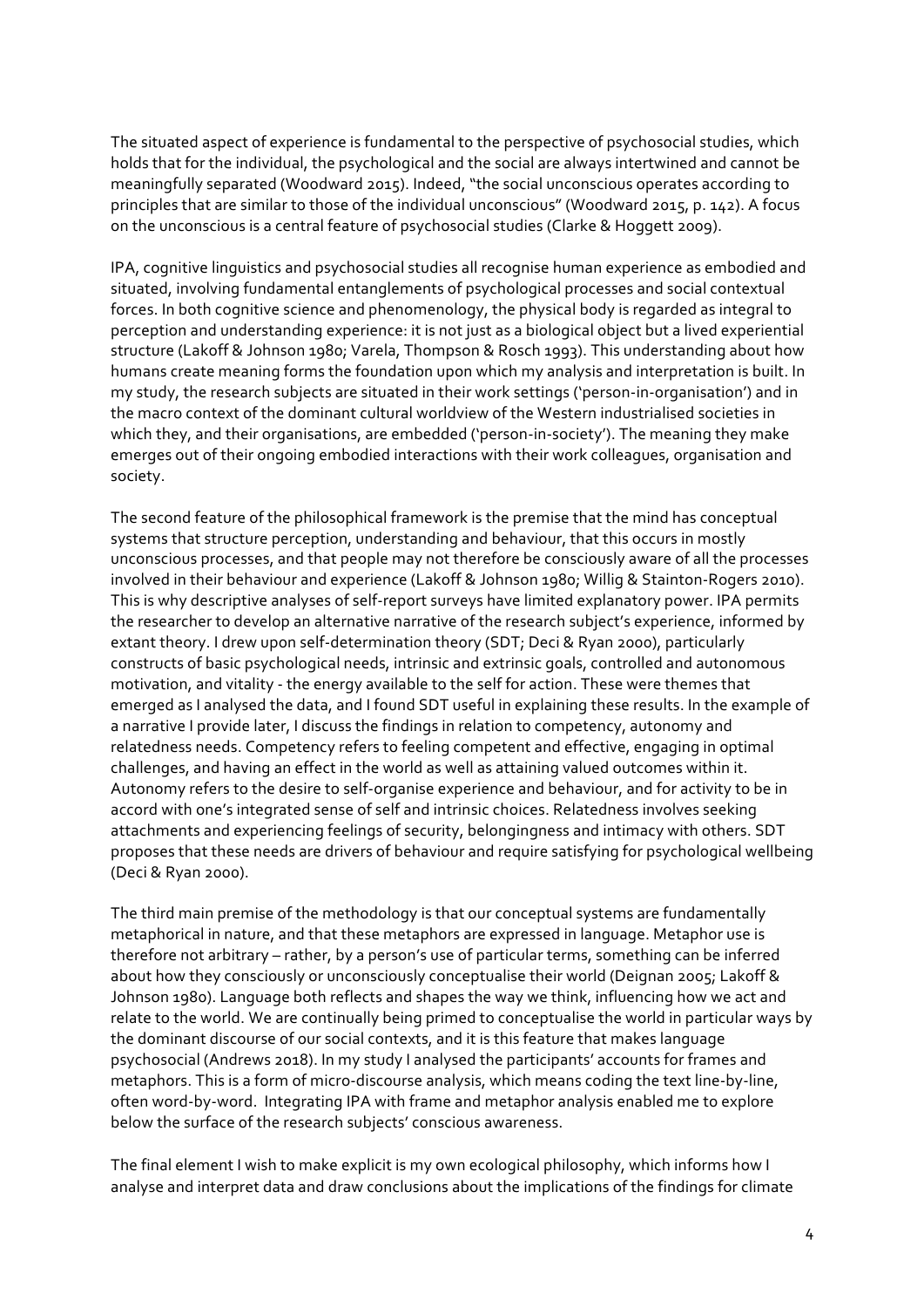and environmental action. Following others (e.g. Kidner 2001; Merchant 1983; Plumwood 1993; White 1967), I regard perceptions of humans as separate from and superior to nature as a root cause of ecological crisis. This refers not just to the external world of plants and animals and natural forces but also to our inner world and the aspects of the self often associated with nature and wildness: emotions, the physical body, intuition, and the unconscious mind (Hasbach 2012; Rust 2008; Totton 2011). There are two key implications of this philosophy:

- The 'social' in psychosocial has to include relationship with other species, for the world in which we are embedded includes the other-than human natural world.
- Restoring healthy ecological balance of the planet requires restoring a healthy relationship between parts of the self and dissolving dualistic relationships between mind and body, reason and emotion.

# **METHODOLOGY FOR CONDUCTING FIELDWORK**

#### *Recruitment and selection of participants*

In IPA, research subjects are selected on the basis that they grant access to a particular perspective on the phenomena under study: this is known as 'purposive homogenous sampling'. In my study the phenomenon was the experience of an individual oriented to pro-environmental values working in a formal role to influence organisational practices, and the socio-cultural context for this phenomenon is industrial growth societies where nature is predominantly framed in economic terms (Andrews 2018).

I recruited five sustainability managers and a chief executive to the study. The participants had formal roles ranging from production of environmental strategies and policies, delivery of energy efficiency programmes, and conservation of habitats. The organisations were in local and regional government, social housing, credit union and health care sectors, in the UK and Canada. The participants were recruited via a variety of channels including professional networks and social media, and were selected according to three criteria to satisfy the requirement for homogeneity:

- Currently in employment with a formal role to influence environmental decision-making
- Strong pro-environmental values and goals motivating them to do their work
- Propensity and willingness to be mindful (so that they would be able to give rich accounts of their subjective experience)

IPA studies tend to focus on a small number of people (Larkin, Watts & Clifton 2006). This is because IPA recognises the value of the single case and has an idiographic focus which means detailed examination of the research participant as a particular unique individual. This requires working with data in a highly detailed and intense way, which generates a lot of material and is very time consuming. A sample of six would render the findings invalid if it were quantitative research, and would also be considered too small in some other qualitative approaches such as grounded theory. However, in IPA the small sample does not mean that nothing meaningful can be concluded about the phenomenon – on the contrary, something very tangible and real about the subject-matter can be revealed (Larkin, Watts, & Clifton 2006).

#### *Data collection*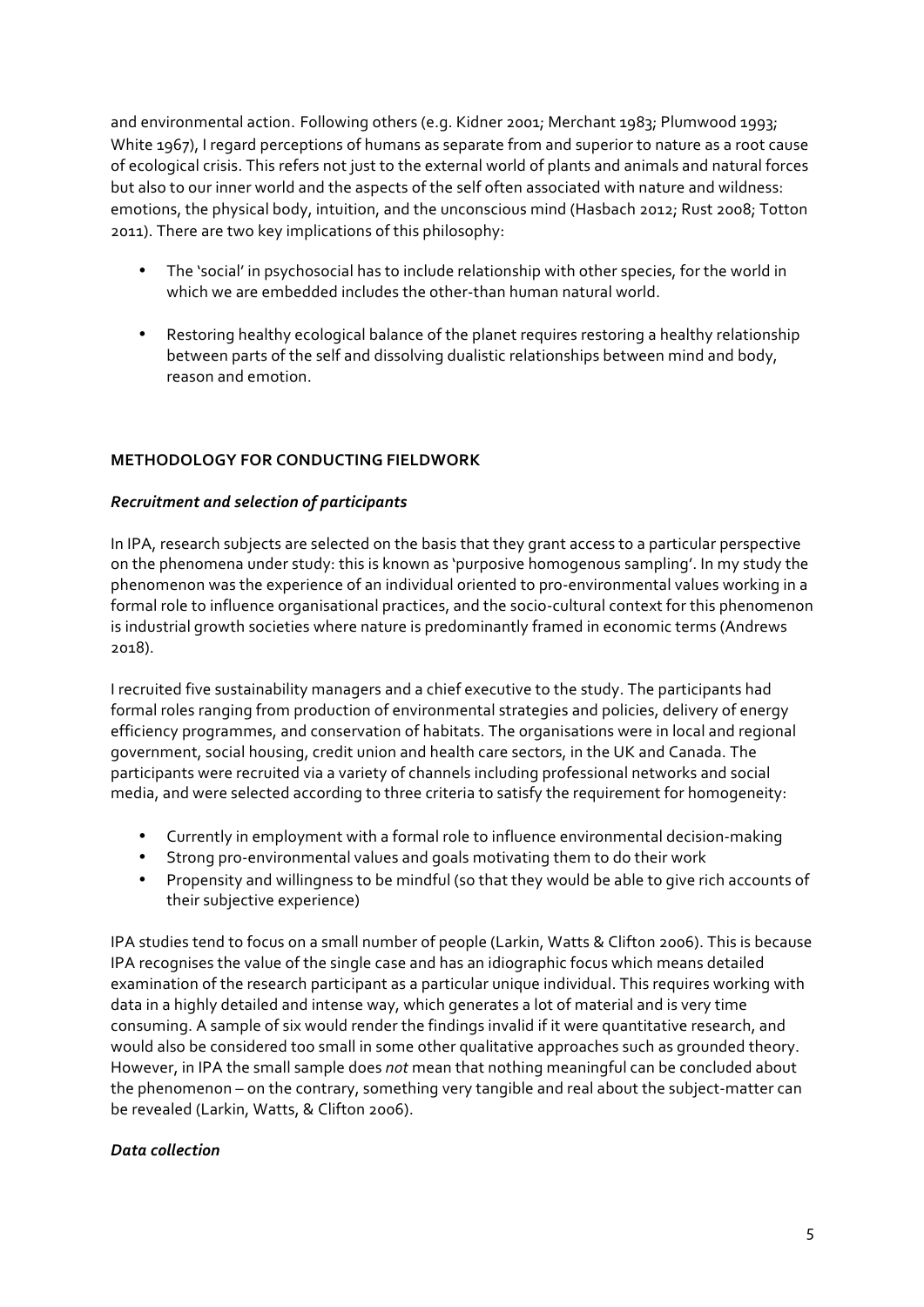The main method for collecting data in IPA is semi-structured interviews, with diaries and focus groups also used (Smith, Flowers & Larkin 2009). The methods used in my study are shown in Figure 1 below, together with the rationale. Interviews were my main data source, and I focus on explaining the procedure for analysing this data next.

| Data sources                                                                          | Format                                                                                                      | Rationale                                                                                                                                                       |
|---------------------------------------------------------------------------------------|-------------------------------------------------------------------------------------------------------------|-----------------------------------------------------------------------------------------------------------------------------------------------------------------|
| 2-hour in-depth semi-<br>structured interviews                                        | Audio recorded and<br>transcribed verbatim                                                                  | Obtain detailed account of<br>experience, can probe deeper and<br>follow emergent lines of enquiry                                                              |
| Participant diary of<br>experience of significant<br>meeting                          | Entries written shortly after<br>important meeting by five<br>participants                                  | Record embodied awareness of<br>the experience                                                                                                                  |
| Researcher reflexive diary                                                            | Entries written shortly after<br>each encounter and ad hoc<br>throughout                                    | Record my experience and<br>reflections to ensure rigour and<br>quality                                                                                         |
| Indirect observation of<br>participant                                                | Audio recordings by two<br>participants of a meeting with<br>colleagues                                     | Indication of organisational<br>discourse and salient frames that<br>participants are exposed to or are<br>interacting with                                     |
| Organisational documents<br>relating to environmental<br>policy, strategy or practice | Public online resources and<br>documents, and internal<br>documents e.g. meeting<br>minutes, briefing notes |                                                                                                                                                                 |
| Final debrief conversation                                                            | Audio recorded                                                                                              | Share theoretical framework and<br>key findings with participants as a<br>stakeholder check for credibility<br>and trustworthiness of findings<br>(Thomas 2006) |

#### Fig. 1 Data sources

#### *Data analysis and interpretation*

IPA offers a flexible framework for analysing data. These stages are not remarkable compared to other qualitative methods: the difference is in the philosophical approach as described above and in allowing intuitive, experiential and professional knowledge to be drawn upon (Smith, Flowers & Larkin 2009). I adapted the framework, developing a nonlinear procedure involving numerous iterative cycles as shown in Figure 2.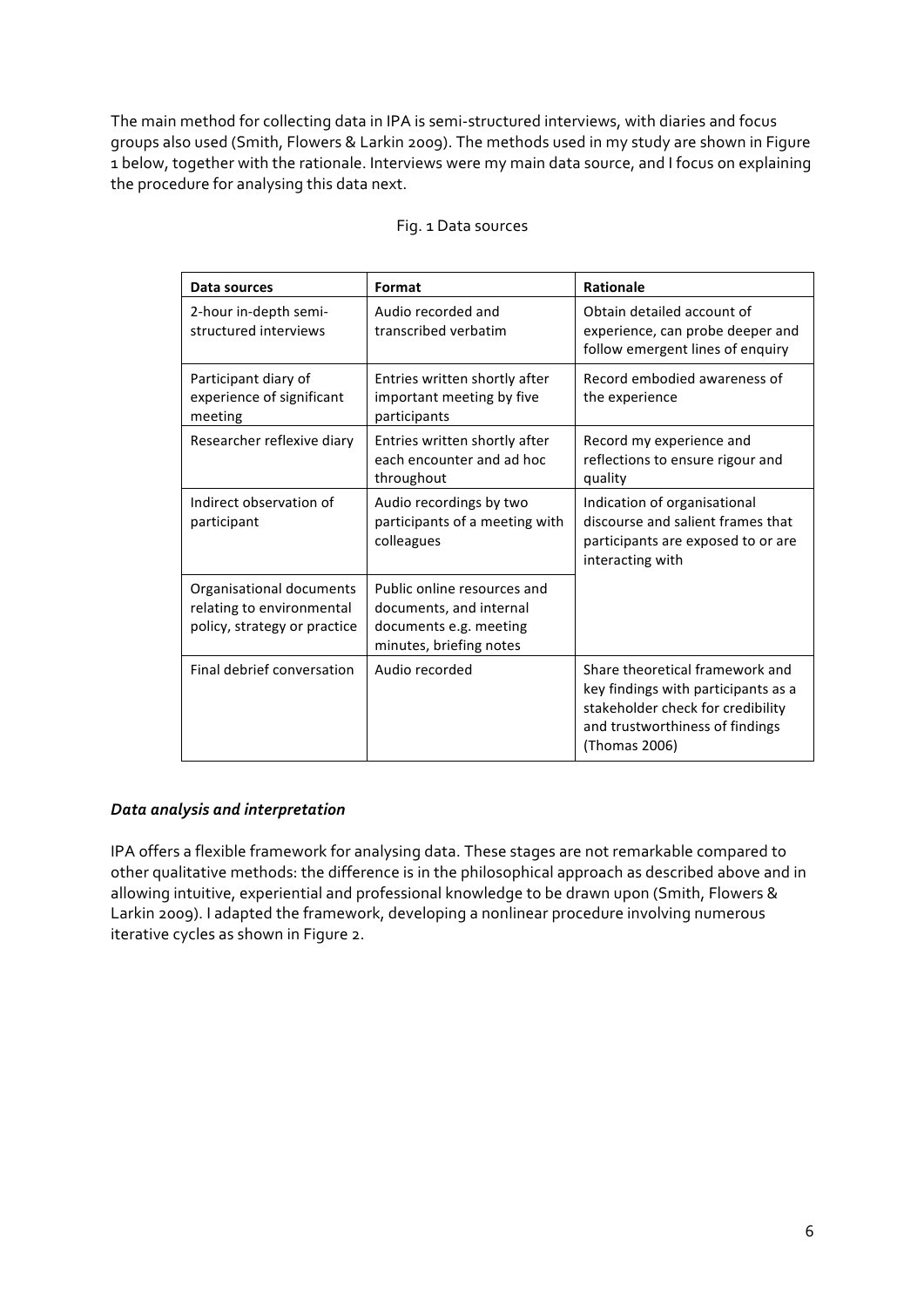



Each interview was transcribed verbatim including notes of nonverbal elements such as laughter, sighs and pauses.

#### **Stage 1 - close reading of text**

Pseudonyms are assigned to each participant. Verbatim transcription of interview, number each line, several close readings of the text.

#### **Stage 2 - exploratory coding**

This is a very open process that involves asking descriptive, linguistic and conceptual questions of the text (Smith, Flowers & Larkin 2009), as shown in Figure 3.

Fig. 3. Exploratory coding in IPA

| <b>Descriptive Qs</b> |                                                                                       |  |
|-----------------------|---------------------------------------------------------------------------------------|--|
|                       | How can this sentence / phrase / idea be summarised?                                  |  |
| ٠                     | What experiences are being described and claimed by the participant?                  |  |
|                       | What are the key features of those experiences for the participant?                   |  |
| <b>Linguistic Qs</b>  |                                                                                       |  |
|                       | How is the participant saying what they are saying (hesitant, forceful, stumbling)?   |  |
|                       | Is the participant shifting tenses or pronouns in their speech, what might this mean? |  |
|                       | Has the participant used any metaphors or interesting phrases?                        |  |
| <b>Conceptual Qs</b>  |                                                                                       |  |
|                       | What is this person trying to say?                                                    |  |
| ٠                     | What is going on here?                                                                |  |
| ٠                     | What is underlying this?                                                              |  |
|                       | What do the experiences appear to mean for the participant?                           |  |
| ٠                     | So what (what $=$ the impact of what is said)?                                        |  |
| ٠                     | What does X mean, what does Y mean?                                                   |  |
|                       | What is missing or not being said?                                                    |  |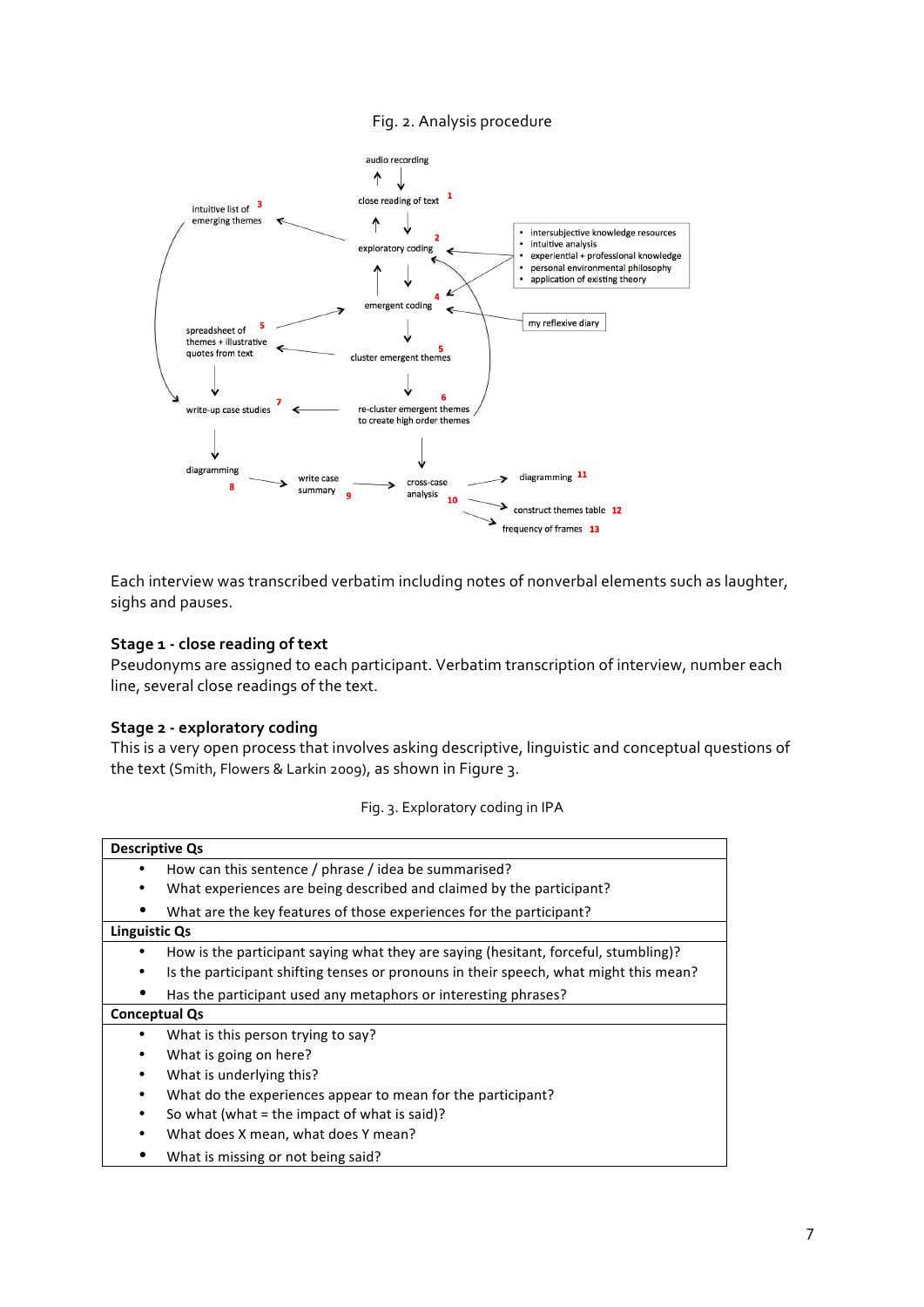As we can see, metaphors are classed as linguistic but in cognitive linguistics metaphors are not primarily linguistic but cognitive: they activate structures in the brain (frame-circuits) that serve as frames of reference for interpreting new information and experiences. Nevertheless, it is here that frame and metaphor analysis can be integrated into IPA to form a coherent methodology.

When we use metaphors we are thinking about one thing (the target domain) in terms of another (the source domain), and knowledge about the source domain is used in reasoning about the target domain – this knowledge is the entailment of the metaphor. For example, lets consider the phrase 'spend time'. Here, time is being conceptualised in terms of something that is 'spent'. Typically we associate spending with money: so what we know about money (the source domain) is mapped over onto how we think about time (the target domain). As money is a resource of financial value we might therefore think of time as a resource of financial value. 'Spend' is the trigger word that activates a financial transaction frame-circuit in the mind. It is these trigger words that the analyst looks out for in a text. However, as the use of frames and metaphors is often unconscious (Lakoff & Johnson 1980), this means trigger words are not always immediately obvious so metaphors can be easily overlooked in a text. Deignan (2005) emphasises the importance of establishing consistent procedures for spotting metaphors. There is no single correct way to conduct frame and metaphor analysis. I used various established knowledge resources to quide identification of frames and metaphors and their likely entailments. Key resources included dictionaries (e.g. OED Online and Etymonline) and frame and metaphor databases (e.g. FrameNet, Metalude).

I coded the interview transcripts for various aspects of experience as shown in Figure 4 that the literature I reviewed indicated could be influencing factors. However, I did not know whether these would in fact show up nor *how* they would show up.

| <b>Analysis focus</b>                                   | <b>Rationale</b>                                                                                                                                                                                                                                                                                                            |
|---------------------------------------------------------|-----------------------------------------------------------------------------------------------------------------------------------------------------------------------------------------------------------------------------------------------------------------------------------------------------------------------------|
| Frames and metaphors                                    | To gain insight into (a) how participants conceptualise their experience, as<br>this has influence on behaviour (e.g. Lakoff 2010), and (b) how the<br>organisation conceptualises the natural world                                                                                                                        |
| Values, goals and identity<br>salience                  | Which type of values, goals and identities that are salient has implications<br>for the kind of behaviours that are motivated (e.g. Crompton & Kasser<br>2009)                                                                                                                                                              |
| Defences / coping<br>strategies                         | Strategies used to cope with psychological threat may be ecologically<br>adaptive or maladaptive (Crompton & Kasser 2009; Weintrobe 2013)                                                                                                                                                                                   |
| Emotion, emotional<br>management                        | What people feel and how they accept, express and regulate those<br>emotions has implications for behaviour and for wellbeing (Weintrobe<br>2013; Rogelberg 2006). Emotion is central to understanding human<br>experience (Smith, Flowers & Larkin 2009)                                                                   |
| Mindfulness and embodied<br>cognition                   | Cognition is embodied and situated (Lakoff & Johnson 1980; Varela,<br>Thomson & Rosch 1993). Mindful awareness supports autonomous self-<br>regulation and helps resist contextual pressures (Deci et al 2015)                                                                                                              |
| Needs satisfaction, type of<br>motivation, and vitality | The extent and manner in which basic needs are satisfied, and type of<br>motivation, have implications for vitality and hence effectiveness (Deci &<br>Ryan 2000; Ryan & Deci 2008). Type of motivation also has implications for<br>the likelihood of a behaviour being performed, as well as how well it is<br>performed. |

Fig. 4. Analysis focus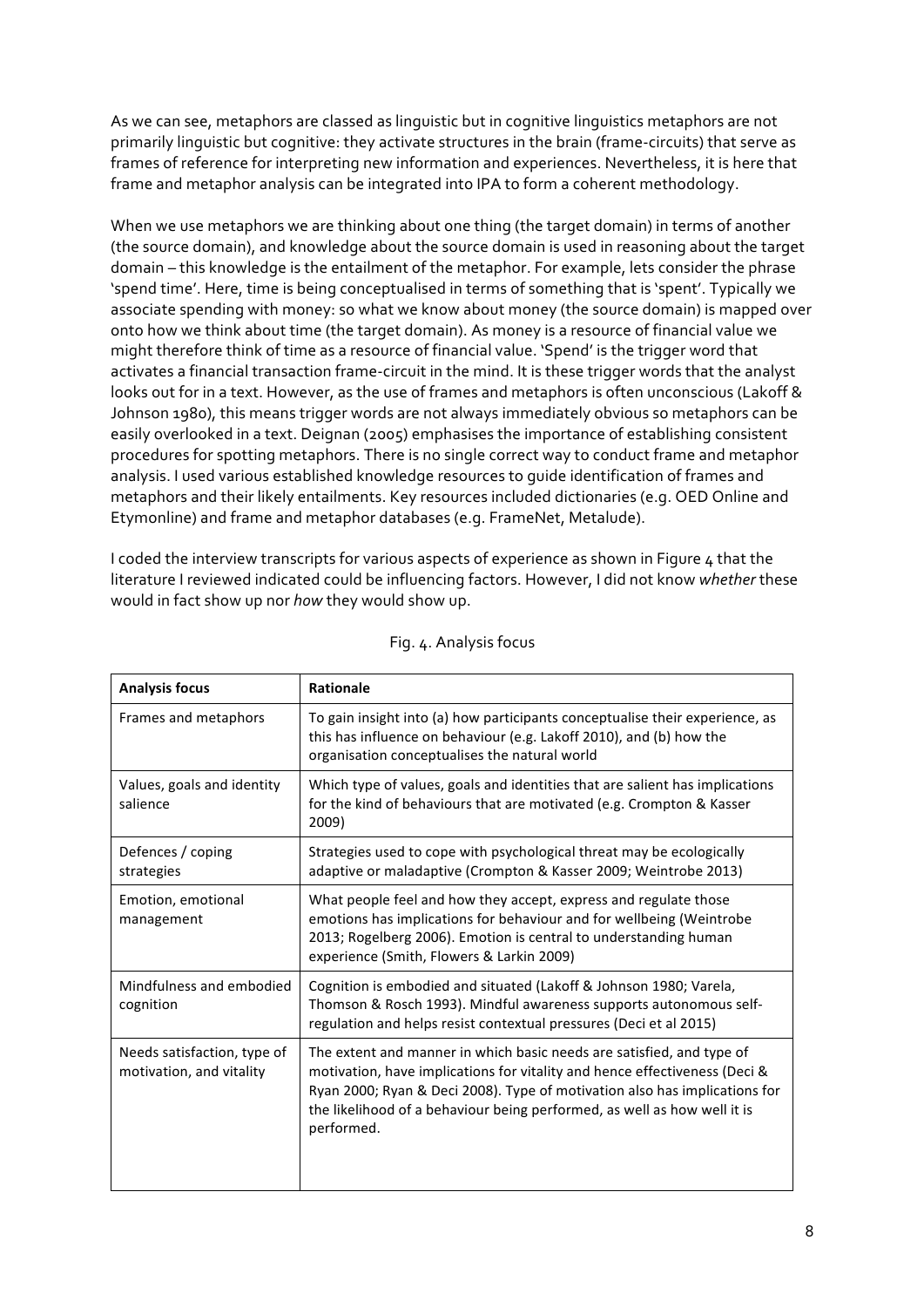| Conflicts and ambivalence | How inner conflicts are negotiated has implications for effectiveness<br>(Wright, Nyberg & Grant 2012). Inner coherence and identity commitment<br>support values-congruent behaviour (Deci & Ryan 2000). Ambivalence can |
|---------------------------|---------------------------------------------------------------------------------------------------------------------------------------------------------------------------------------------------------------------------|
|                           | impede capacities for concern and repair (Lertzman 2015), but may also be<br>tapped as source of strength and vitality (Meyerson & Scully 1995).                                                                          |

Metaphors are incomplete representations of reality that privilege one way of seeing and obscure other ways. Using abductive reasoning, the analyst asks *what is being promoted and what is being hidden, and what are the implications?* It is here, explicitly or implicitly, that the analyst's personal ecological philosophy has a significant influence on the conclusions that are drawn.

# **Stage 3 - intuitive identification of key themes**

This involved listing whatever struck me as the main 'objects of concern' (Larkin, Watts & Clifton 2006) for the participants. The intuitive insights came from noticing signals such as body language, tone of voice, hesitations, laughter and so on. I referred to these notes later in stage 6 and checked them against the results of the systematic analysis.

# **Stage 4 – emergent coding**

I then used a more systematic, controlled and deliberate form of analysis to identify salient themes from my exploratory coding notes for each page of transcript and listed them separately. Once this was complete for each case I revisited these lists and looked for patterns, and then compiled a refined version of key themes for each case.

# **Stage 5 - cluster emergent themes**

This stage involved systematically going through the exploratory notes and emergent coding notes in a second cycle of analysis and re-clustering of emerging themes.

#### **Stage 6** – re-cluster emergent themes into higher order themes

I created higher order themes by re-clustering emerging themes derived from the systematic analysis of stages  $4$  and  $5$ , and compared them with key themes derived from intuitive analysis in stage 3. This clustering process in this stage was quided by the focus of the research questions, which meant I could narrow down the themes to those that were key in the participants' experience of influencing pro-environmental decision making in the organisation. Through this process I arrived at seven higher order themes, each with a set of associated subthemes (see Andrews 2017b).

#### **Stage 7 – write up case study**

I wrote a case study for each participant using content from spreadsheet, emergent coding notes, my reflexive diary and intuitive analysis notes. The format was: summary of role in organisation followed by a narrative by higher order theme that described how each theme manifested for the participant. 

#### **Stage 8 – diagramming single cases**

I sketched diagrams of key features of participants' situations, as I interpreted it. Diagrams are a systems thinking tool for abstracting and representing aspects of complex situations in simplified form and showing the interconnectedness between different parts. Diagramming as a process helped me with sense making and gaining clarification about feedback loops in the situation. The diagram as an object is a visual representation of findings that can also be used in communicating the findings.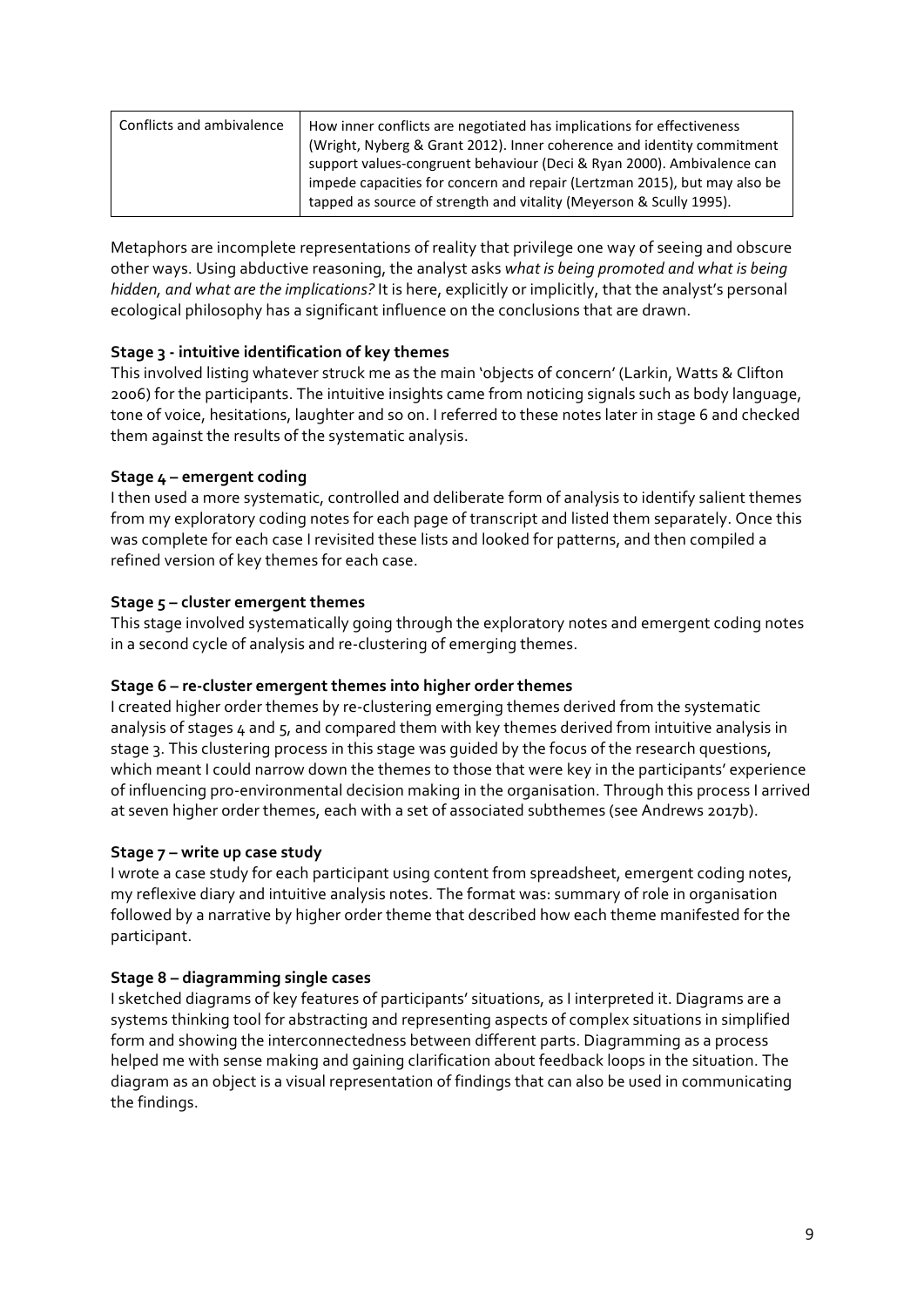#### **Stage 9 – write case summaries**

Summaries were then created from the case studies. The format for this was a table with the themes in rows and the participant information in columns, which enabled me to easily see similarities and differences between the cases.

#### Stage 10 - cross-case analysis

I then performed cross-case analysis using information from the case studies and the case summary table. This involved determining where there were similarities and differences in the way that higher order themes manifested for each case, and identifying areas of convergence and divergence in exploratory themes. I checked back to the clustered themes (stage 5) for the entries for each participant to make sure nothing significant was missed. There was some refining of the phrasing of higher order and exploratory themes as a conseguence of the cross-case analysis.

#### Stage 11 - diagramming across cases

Using an inductive process, I sketched diagrams modelling relationships between key themes based on synthesis of interpretations across cases, with reference to the diagrams produced in stage 8 (see Andrews 2017b).

#### **Stage 12 - construct themes table**

I then created table of key higher order themes and associated sub themes (emerging themes) with illustrative quotes (see Andrews 2017b).

#### Stage 13 – frequency of frames

I counted the frequency of particular trigger words as a way of assessing salience of associated frames. This was only intended to be indicative, as I did not capture all the possible words or phrases that could be associated with a particular frame. Frequency of use may suggest salience but it doesn't necessarily - tone of voice and body language are also cues.

#### **CONSTRUCTING A NARRATIVE**

Once the stages of analysis are complete, the final step is to write up the findings, interweaving extracts from participants' accounts with analytic commentary informed by the literature. The extracts are the phenomenological evidence grounding the interpretation (Smith, Flowers & Larkin 2009). Typically, the findings are presented by higher order theme.

To demonstrate how a written narrative can be constructed, I will focus on the higher order theme 'Engagement with negative emotion' with subthemes 'emotion regulation' and 'reason-emotion dualism', all of which emerged in my research. Emotion is an embodied experience - it is a physiological and mental feeling state, involving physical sensations of arousal and cognitive appraisal of the cause of arousal in response to stimuli. Emotion regulation is the ability to control and productively use one's emotions, including the processes by which individuals influence which emotions they have, when they have them, and how they experience and express them. Reasonemotion dualism refers to a perceived hierarchical spilt between the rational mind and the emotional body, an idea that took hold in the Scientific Revolution and remains dominant still (Merchant 1983; Midgley 2003). Emotions are an important focus of study in climate psychology because of the powerful role that they play in directing attention and quiding behaviour (Stangor, 2010). 

The narrative I present is illustrated with extracts from the interview with one of the participants, Ash, a sustainability manager at a local authority in the UK whose work involved delivering renewable energy programmes. Quotes are written in italics.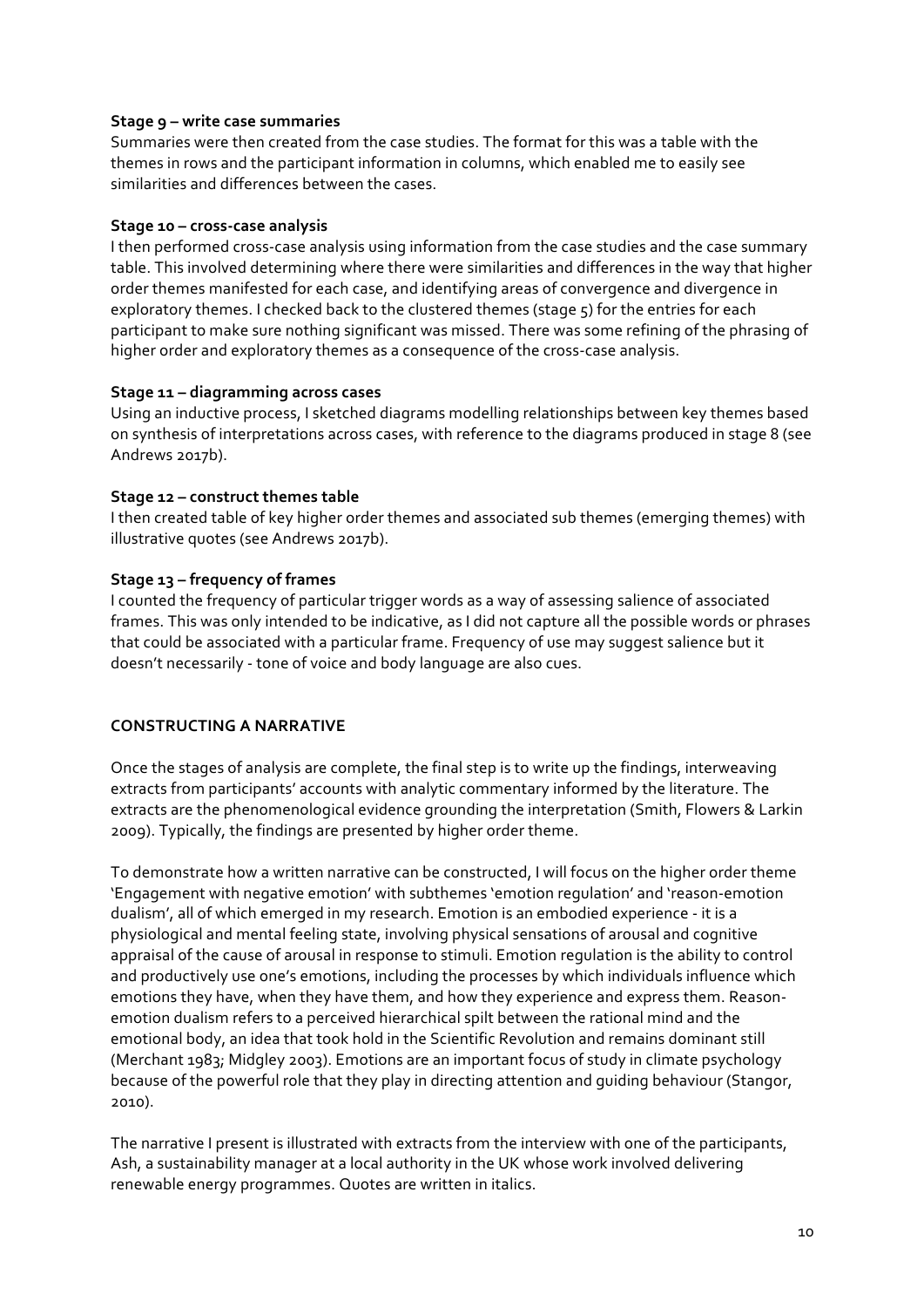#### *Emotion regulation*

I ask Ash how he feels about the environmental situation:

Ash: *Emotions I suppose when I think about it which I try and avoid think-it's rare that I-it* makes me feel sad. Uh (pause)

Me: *Mostly sad?* 

Ash: *Frustrated.* Not really anary, not really anary. I think I probably would have done 20 years *ago. I think I just feel a sense of melancholy about it really (pause)*

Me: So what do you do with those emotions?

Ash: Um (pause) I tend not to explore them or I think I've got them in a box in my head and I carry on um being a parent and being a sustainability manager and trying to do good stuff. So and I kind of I you know in a box sitting in an attic in my mind really so I don't think its particularly helpful to explore because its kind of disabling in a way really and disheartening. So *I* think *I* put it in a box in the attic

Me: Does it still have an effect on you?

Ash: From time to time when I think about it yeah. Yeah. But it's literally in the back of my mind *I* suppose. So maybe it does tinge. No I'm not defeatist in my job so but yeah a sense of *melancholy I suppose*

In this extract Ash mentions several emotional states: sadness, frustration, 'not really angry', melancholy, disheartened, 'not defeatist'. But it seems that these emotions are being suppressed and avoided: there are descriptive self-reports of avoidance and compartmentalisation (e.g. *box in the attic*). This requires effort, as indicated by 'try'. Ash talks about what he thinks rather than how he feels – a type of intellectualisation that serves to distance the speaker from the felt emotion, and there are linguistic cues of pauses and not finishing sentences. Climate change and ecological crisis pose profound psychological threat (Crompton & Kasser 2009), so these forms of emotion regulation can be interpreted as ways of defending against this threat. It would appear that for Ash, avoidant coping is both a conscious and unconscious strategy.

I will return to discuss the *box in attic* from a cognitive linguistics perspective shortly, but first I draw on self-determination theory to gain further insight into the threat that is triggering Ash's avoidant coping response. Interpreting the extract above through this lens reveals that there is an association in his mind between emotions of sadness and melancholy with competency, and that these emotions pose a threat to the satisfaction of his competency needs. This is indicated in several different ways:

Firstly, Ash describes feeling *frustrated*. Frustration is an indication of thwarted competency needs (Pryzbylski et al 2014).

Secondly, *disabling*. This term indicates a belief that negative emotions have a disruptive effect on effectiveness, threatening satisfaction of competency needs. This supports Macy's (1993) assertion that "we are afraid that we might break apart or get stuck in despair if we open our eyes to the dangers" (p.31).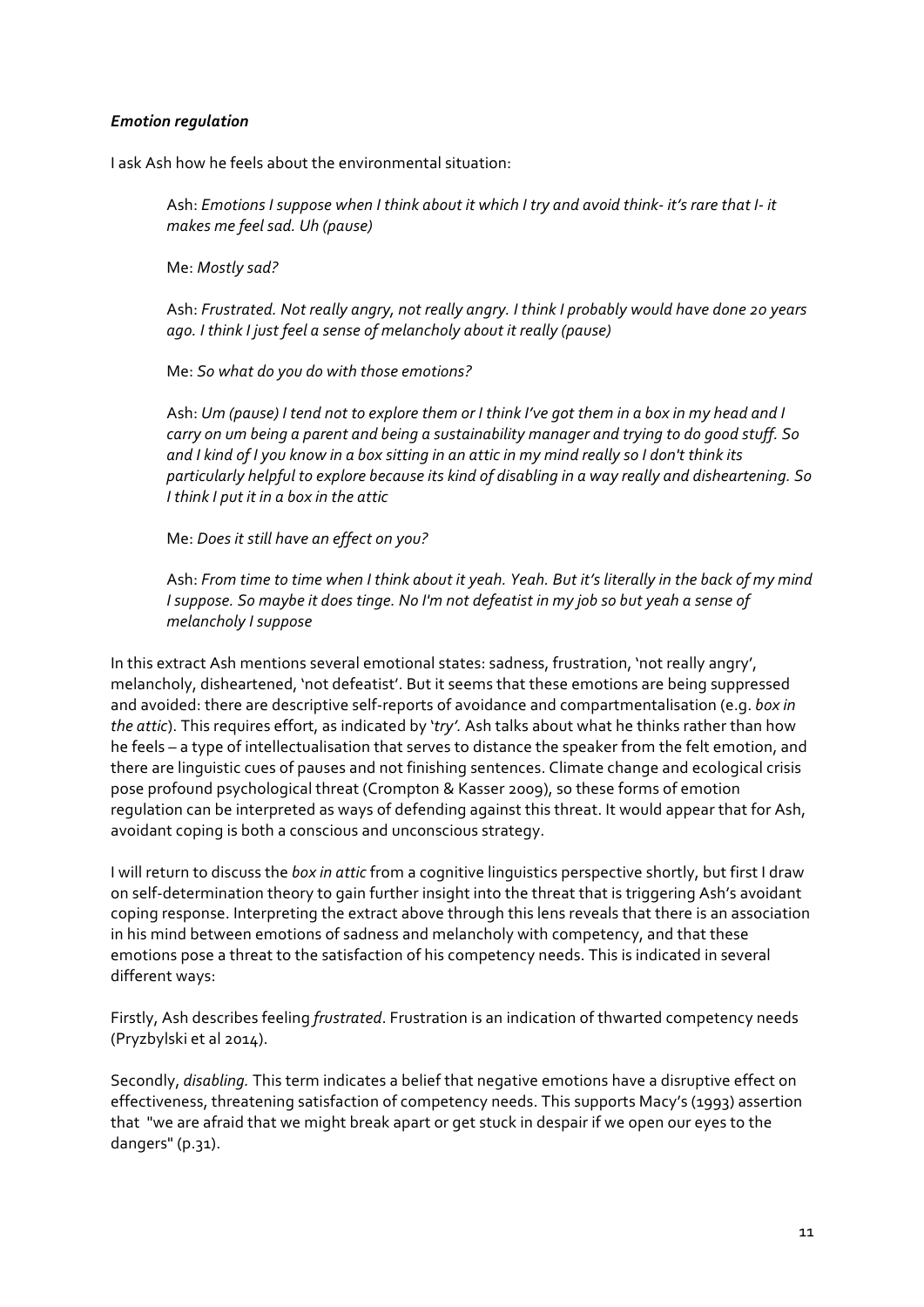Thirdly, *disheartening*. This term refers to a part of the body - the heart, often associated with emotion, spirit, desire and courage. Its use invokes not just a physical feeling in the body but also a weakening of resolve to act, a theme that recurs elsewhere in the interview (*give up*):

> *So certainly in a global context generally put myself in the pessimist camp* [...] Generally I'm an optimist though, I need that otherwise I'd give up I think, so

'Giving up' is clearly an issue for the satisfaction of competency needs..

The fourth indication is the phrase *not defeatist in my job*. Defeat is associated with failure of action, and hence is a threat to competency. The term 'defeatist' means a person who expects or is too ready to accept failure. As shown in the quote above, Ash uses optimism as a way to keep going. Indeed, being optimistic is part of his motivational story (*I need that otherwise I'd give up*) but optimism, if unrealistic, is a form of self-deception and an ecologically maladaptive coping strategy because it allows the individual to deny the reality of the situation and avoid responding accordingly.

The motivational story is the story that Ash tells himself that provides a rationale for the work he does, justifies his experience, and motivates him to keep doing what he is doing. As Ash himself explains elsewhere in the interview he is *trying to do good stuff*. The story is therefore about competency but it also serves autonomy needs because the creation and maintenance of narratives such as this creates personal meaning and reconciles inconsistencies in sense of identity (Vignoles 2011), enhancing inner coherence. However, we can see from other statements Ash makes that autonomy needs are not fully satisfied by the story. Elsewhere in the interview are indications of a sense of being up against a more powerful force: he refers to the loss of natural spaces as a *slow inevitable irreversible decline*, and describes working with politicians to help them swim against that *tide* (of development) as *much* as they're able to. This highlights the internal tensions and contradictions that are part of his lived experience.

# **The safety of the container**

I now return to explore the *box in the attic* phrase from a cognitive linguistics perspective. The 'box' into which Ash puts his emotions is an image schema of containment. This schema is often used as a conceptual domain for safety and security and implies protection of what is in the container from dangers outside, or protection of what is outside from the danger within (Johnson 1987). This is very close to the understanding of 'containment' in psychoanalytic terms (Bion 1962). The danger, as I have just established, is thwarted competency. Now that Ash has realized that he has compartmentalized his emotions about ecological crisis into a box in the attic of his mind, and is opening up this box by talking to me about these feelings, they are no longer contained and under control. I had the impression he was keen to put them back in the box as quickly as the interview allowed. This theme of safety is reflected in other statements Ash makes. Ash has explained that most of his organisation's services have some sort of environmental impact, and I ask how he feels emotionally about the impact that his organisation is having:

Ash: (silence) how do I feel about it (in quiet voice) as local government officers it's all bashed *out* of us in our day job because what we feel about things is completely irrelevant it's about what the business case *is, and you know pragmatic* 

Ash conceptualises his organisation as violently hostile to emotions about ecological crisis (bashed *out* of us). A reason-emotion dualism is evident: rationality (business case, pragmatic) is privileged and feelings are deemed irrelevant. Lertzman (2015, p.33) writes, "The capacity to be disturbed is linked with the capacity to be curious, and both require certain levels of containment and safety to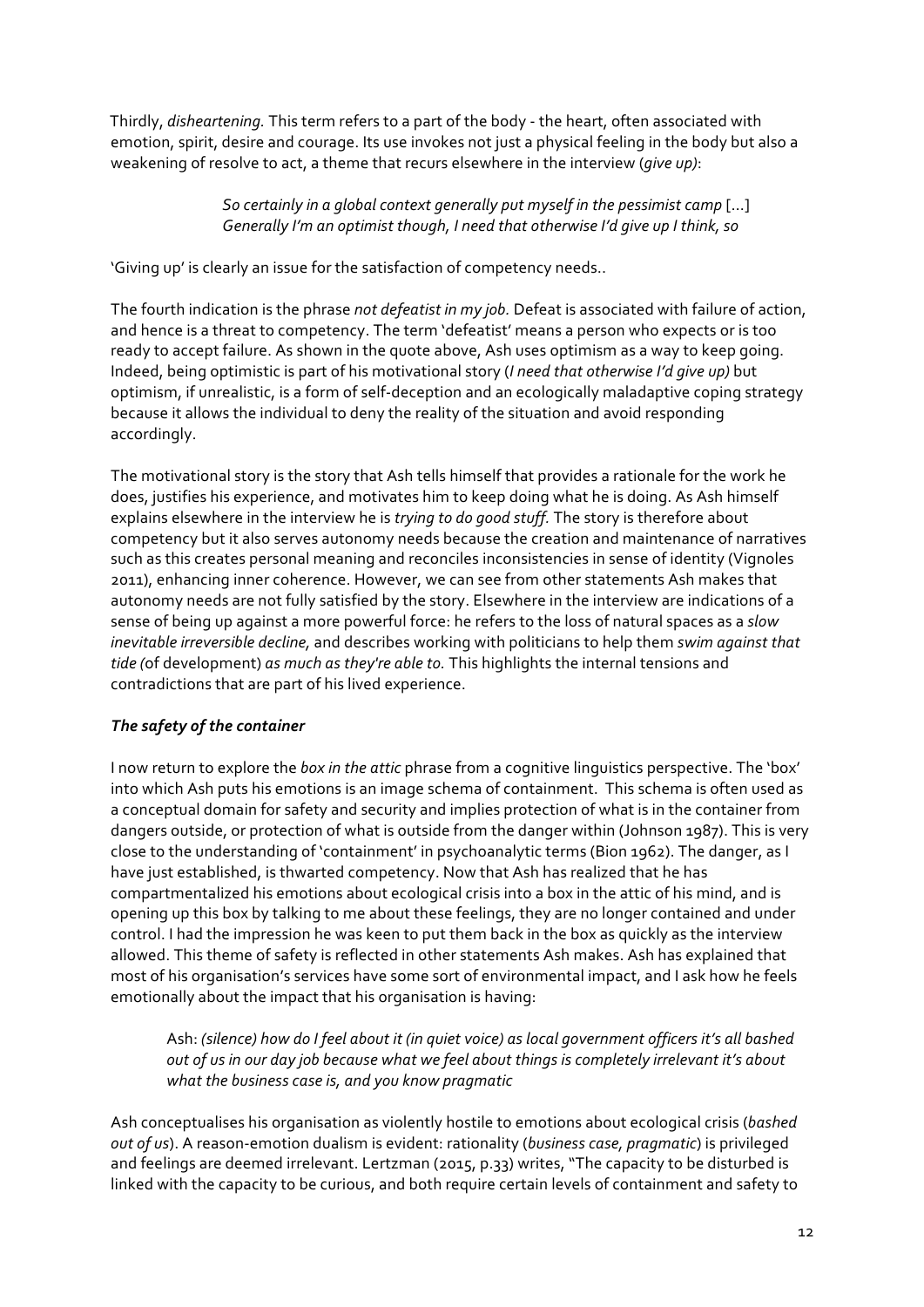help tolerate such experiences". For Ash, his organisation is an unsafe container for expressing feelings of sadness, melancholy and pessimism, making containment of these emotions within himself (box in the attic) the safer option. SDT recognises that social contexts can be supportive or undermining of needs satisfaction: dissonance between felt and expressed emotions is likely to be affecting Ash's sense of inner coherence.

# *Emotion and identity*

In the extracts discussed above, experience of emotion is closely connected to sense of self. Ash separates exploration of difficult emotions about ecological crisis from his identities of *being a parent* and *being a sustainability manager*. He also identifies with being both *in the pessimism camp* and as *an optimist*, which reveals inner tensions. In the last extract he links the identity of local government officer with lack of emotion, which he associates with pragmatism and rational choice economics (the business case). This conceptualisation is a recurring theme in the interview. For example, Ash explains how influencing senior executives is critical to him being successful in his role, and this requires him to be seen as credible. He continues:

So early days fresh out of university very clear I'm not going to wear sandals bring lentil sandwich to work and have a beard […] So being seen as being credible and professional […]

Ash has deliberately chosen to suppress an identity in order to be perceived in a favourable way by those he wishes to influence - his pursuit of relatedness is in service of competency. However, the strategy doesn't work with everyone:

despite me being here for many years the Treasurer still thinks I'm basically resident Friends of the Earth [...] I could, I could call myself Ash Corporate, you know and I live at number 1 *Corporate Street Corporate Town and I love doing corporate and just talk about- and he still* wouldn't believe I was anything other than Friends of the Earth in residence and he's just got that despite my best efforts not to you know wear a green shirt and uh open toed sandals or try and speak with too much passion or emotion about why we need to act, which is why I find it difficult-because I so consciously shut that out.

This suppressed identity, which he refers to elsewhere in the interview as 'deep green', is associated here with passion and emotion. The effort involved in suppression is clearly articulated (*despite my best efforts, I so consciously shut that out*). But this passion for Ash can be counter-productive at times. He states:

#### sometimes particularly in meetings with senior mangers I try and rein it in

Here, emotion is conceptualised as a wild animal that needs to be brought under control. The metaphor implies a dualism between reason and emotion, and associates emotion with wild nature. This reining in of emotion is a form of containment, and it takes effort as implied with *try*.

#### *Implications for adaptive responses to ecological crisis*

Ash suppresses negative emotions about ecological crisis because they are perceived to be a threat to competency. Contextual forces in the form of an organisational culture of reason-emotion dualism, further discourages Ash from expressing his felt emotions. But suppression of strong emotion takes mental and physical effort, depleting vitality and impairing ability to think (Rogelberg, 2006) so there are consequences. Emotional avoidance may be appropriate in the short term for example when it is not within a person's control to change a situation in that moment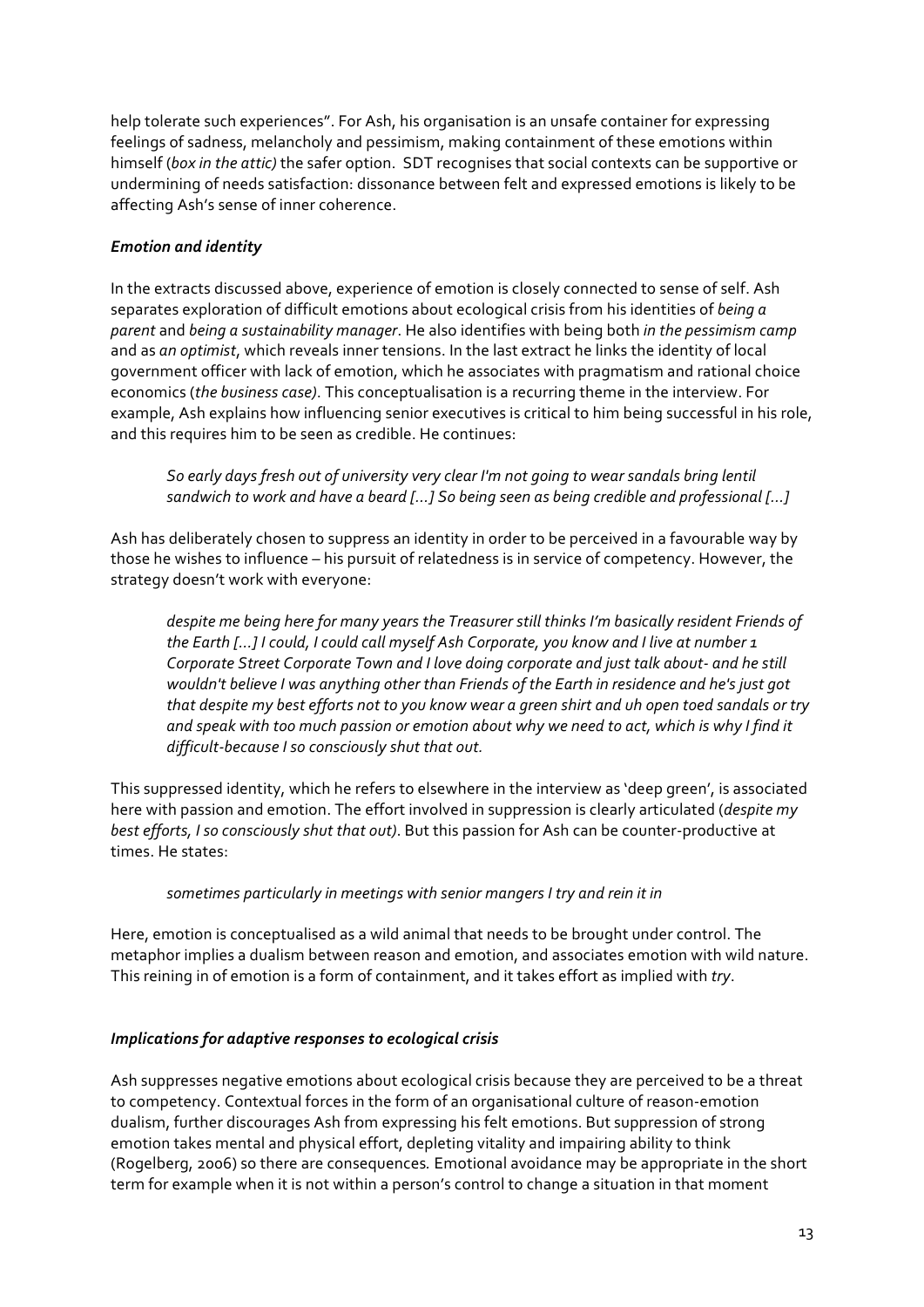(Stangor 2010) but over the longer term it is associated with poorer health (Weinstein & Ryan 2011). More than this, emotional avoidance also has direct implications for how we respond to ecological crisis. Sadness, anger, melancholy etc. are sources of information. Ignoring these cues protects us from having to make radical changes or take significant climate and environmental action. As Rust (2008, p.160) says, "when we block out our feelings we lose touch with the urgency of the crisis". In the analysis example I have presented, we can see that emotional avoidance is a coping strategy that is both an underlying driver of behaviour and a factor influencing the relationship between proenvironmental values and action.

# **CONCLUSION**

In this chapter I have described a methodology for investigating conscious and unconscious processes in lived experience. The study for which the methodology was designed aimed to gain insight into psychosocial factors affecting enactment of pro-environmental values by individuals in their organisations. I took a systemic and integrative approach to investigating these factors, through a phenomenological enguiry that situated the research subjects in the dynamics of their work settings and the socio-cultural context in which they and their organisations are embedded. The methodology is transdisciplinary, integrating Interpretative Phenomenological Analysis with frame and metaphor analysis, and draws upon theories of psychological threat and coping, needs, emotion and embodied cognition.

I have provided an example of analytic commentary to demonstrate how the analysis can be written up in a nuanced and in-depth way. The analysis and interpretation includes but also goes beyond description of how the research subject makes meaning of his experience of emotion. It offers an alternative narrative that explains his emotion regulation in terms of psychological threat and needs satisfaction, enriching our understanding of the experience, conceptualisation and expression of emotions. These insights are important to climate psychology because of the powerful role that emotions play in environmental decision-making and behaviour.

Frame and metaphor analysis uses abductive reasoning, and the analyst has to be extra careful in checking their own biases when drawing inferences from the data. With the integrated methodology presented here, there is perhaps higher potential for idiosyncratic interpretations, making credibility checks a critical feature of the research design. This was the purpose of the final debrief that I held with research participants, where I shared the key findings and sought their feedback. The interpretations offered here are just one possible reading and are certainly not a claim of objective truth. Other theories and approaches would necessarily lead to different findings and interpretations.

There is value in an integrated phenomenological and cognitive linguistics approach to investigate underlying drivers of behaviour, and I hope that other researchers will be inspired to adopt similar approaches. Transdisciplinary research that can engage with the complexity of human-nature relationship in new and creative ways is desperately needed.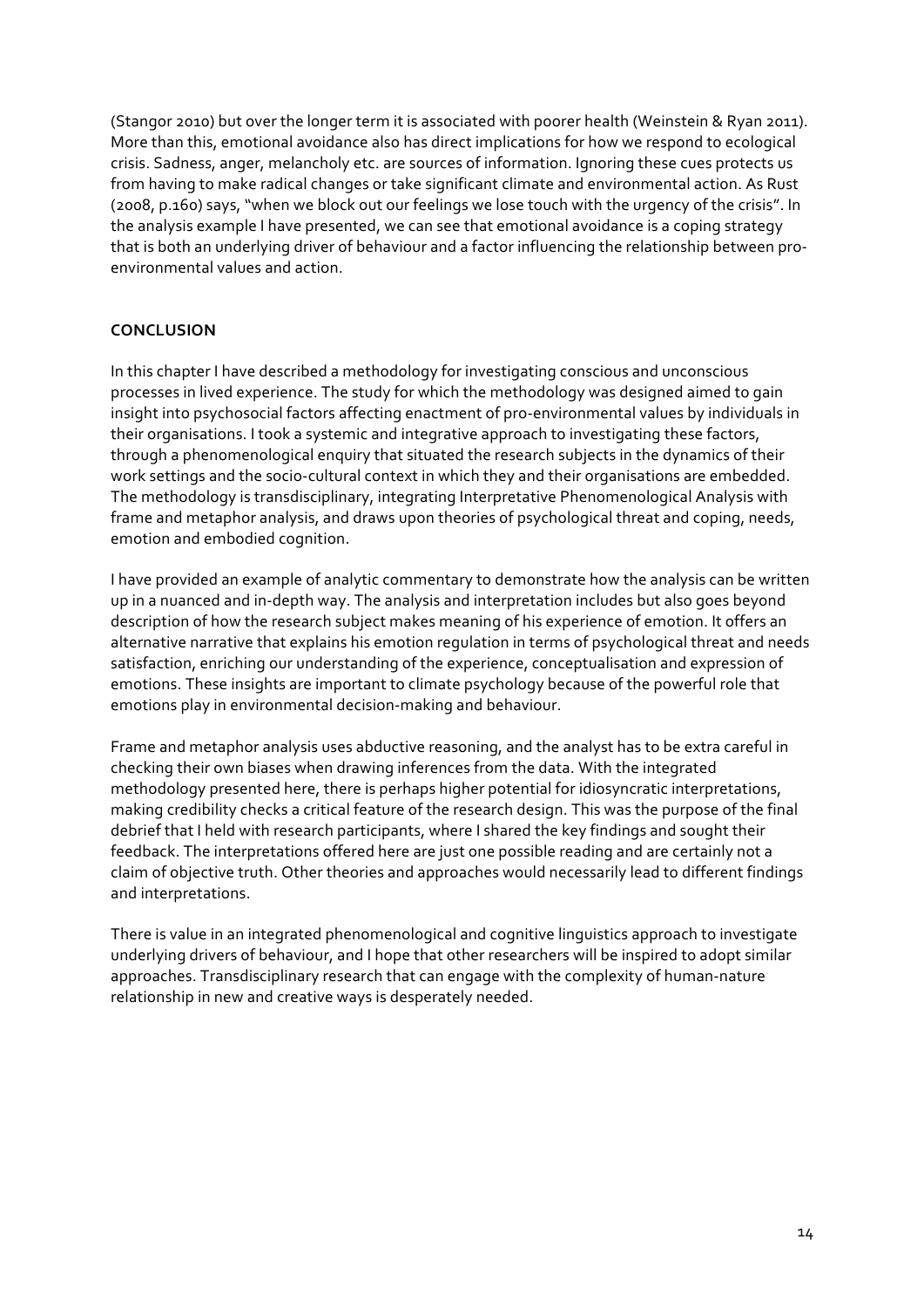#### **References**

Andrews, N. (2017a). Psychosocial factors affecting enactment of pro-environmental values by individuals in their work to influence organizational practices. Doctoral thesis. Lancaster University, Lancaster UK.

Andrews, N. (2017b). Psychosocial factors influencing the experience of sustainability professionals. *Sustainability Accounting, Management and Policy Journal*, 8(4), 445–469. 

Andrews, N. (2018). How cognitive frames about nature may affect felt sense of nature connectedness. *Ecopsychology Journal,* 10(1)

Bion, W. (1962) *Learning From Experience*. London: Heinemann

Clarke S., & Hoggett P. (2009). *Researching beneath the surface: psycho-social research methods in practice.* London: Karnac.

Clayton, S., Swim, J., Steg, J., Devine-Wright, P., Bonnes, M., & Whitmarsh, L. (2016). Expanding the Role for Psychology in Addressing Environmental Challenges. American Psychologist, 71(3), 199-215.

Crompton, T. & Kasser, T. (2009). *Meeting environmental challenges: the role of human identity.* Godalming UK: WWF-UK.

Deci, E.L., & Ryan R.M. (2000). The "what" and "why" of goal pursuits: Human needs and the selfdetermination of behaviour. Psychological Inquiry, 11, 227-268

Deci, E.L, Ryan, R.M., Schultz, P.P. & Niemiec, C.P. (2015). Being aware and functioning fully. In: K.W. Brown, J.D. Creswell & R.M. Ryan, (Eds.), *Handbook of Mindfulness; theory, research and* practice (pp. 112-129). New York: The Guilford Press.

Deignan, A. (2005). *Metaphor and Corpus Linguistics*. Amsterdam: John Benjamins.

Eatough, V., & Smith, J. (2010). Interpretative phenomenological analysis. In: C. Willig & W. Stainton-Rogers, (Eds.), The SAGE handbook of qualitative research in psychology (pp. 179-195). London: Sage Publications.

Hasbach, P.H. (2012). Ecotherapy. In: P.H. Kahn & P.H. Hasbach, (Eds.), *Ecopsychology: Science*, totems, and the technological species (pp. 115-140). Cambridge MA: MIT Press.

Johnson, M. (1987) *The body in the mind*. Chicago: University of Chicago Press.

Johnson, M., & Lakoff, G. (2002). Why cognitive linguistics requires embodied realism. *Cognitive Linguistics,* 13(3), 245-263.

Kidner D.W. (2001). Nature and psyche: radical environmentalism and the politics of subjectivity. Albany: State University of New York Press.

Kollmuss, A., & Agyeman, J. (2002). Mind the gap: why do people act environmentally and what are the barriers to pro-environmental behaviour? *Environmental Education Research*, 8, 239-260.

Lakoff, G., & Johnson, M. (1980). *Metaphors We Live By*. Chicago: University of Chicago Press.

Lakoff, G. & Johnson M. (1999). *Philosophy In The Flesh: The Embodied Mind and Its Challenge to Western Thought*. New York: Basic Books.

Larkin M., Watts, S. & Clifton, E. (2006). Giving voice and making sense in interpretative phenomenological analysis. *Qualitative Research in Psychology*, 3, 102-120.

Lertzman, R. (2015). *Environmental melancholia: psychoanalytic dimensions of engagement.* East Sussex: Routledge.

Lülfs, R. & Hahn, R. (2014). Sustainable behaviour in the business sphere: a comprehensive overview of the explanatory power of psychological models. *Organization & Environment*, 27, 43-64